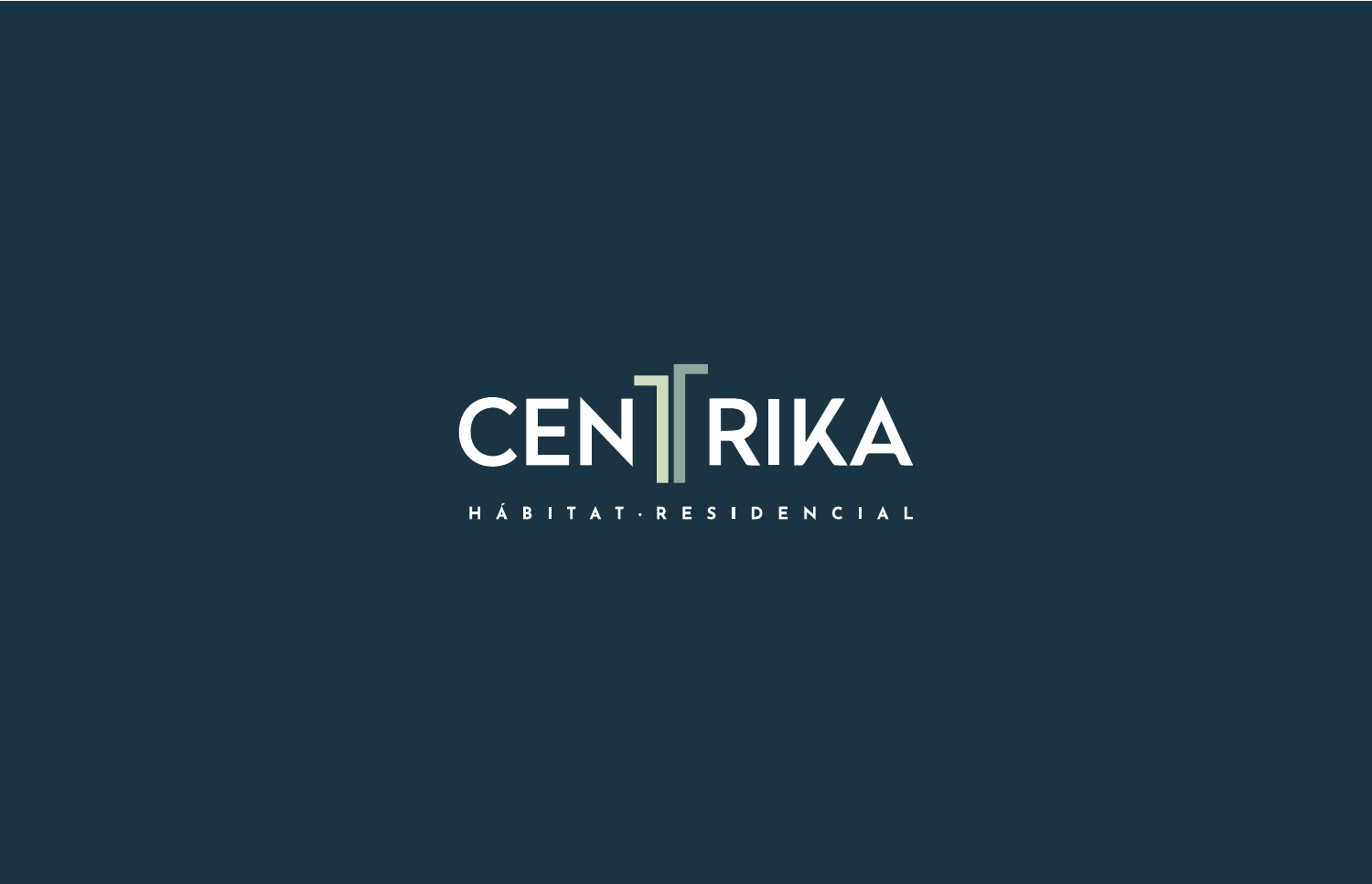# **F I N I S H E S** A C A B A D O S



Ma terials and finishes in **CENTRIK A** offer a sensorial experience in e very single space, featuring a wide range of neutral colors, with all the benefits of a contemporary modern building.

**CENTRIK A** is conceived to be the best complex in the area, thanks to its architectonic design and high quality materials used for its de velopment.

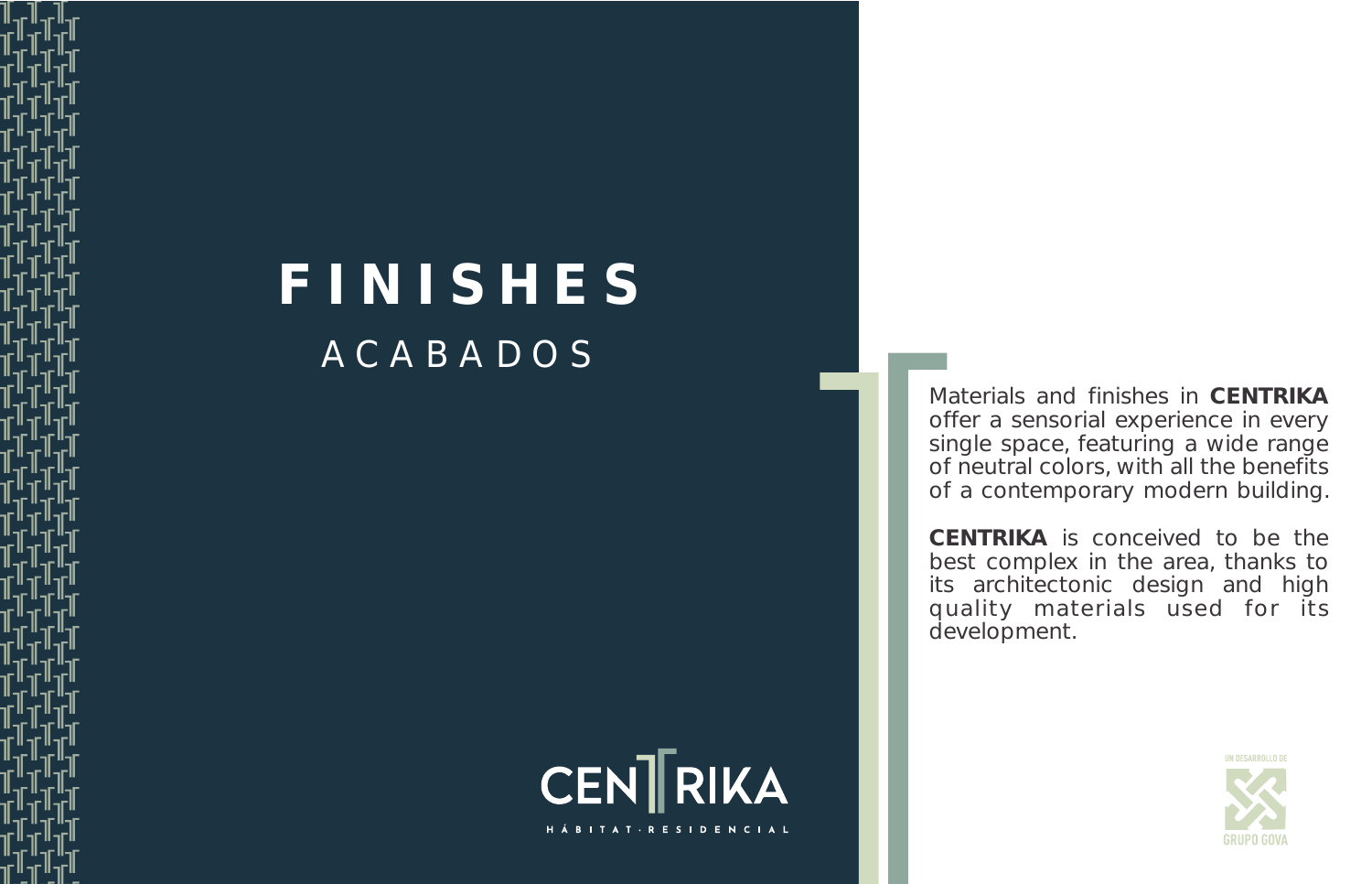

### **A P P L I A N C E S** kitchen units



Stainless steel static gas oven with front controls Brand Teka model TGE-724



Stainless steel 4 burner gas cooktop 56cm x 51cm with side controls



#### Stainless steel Hood with cassette filter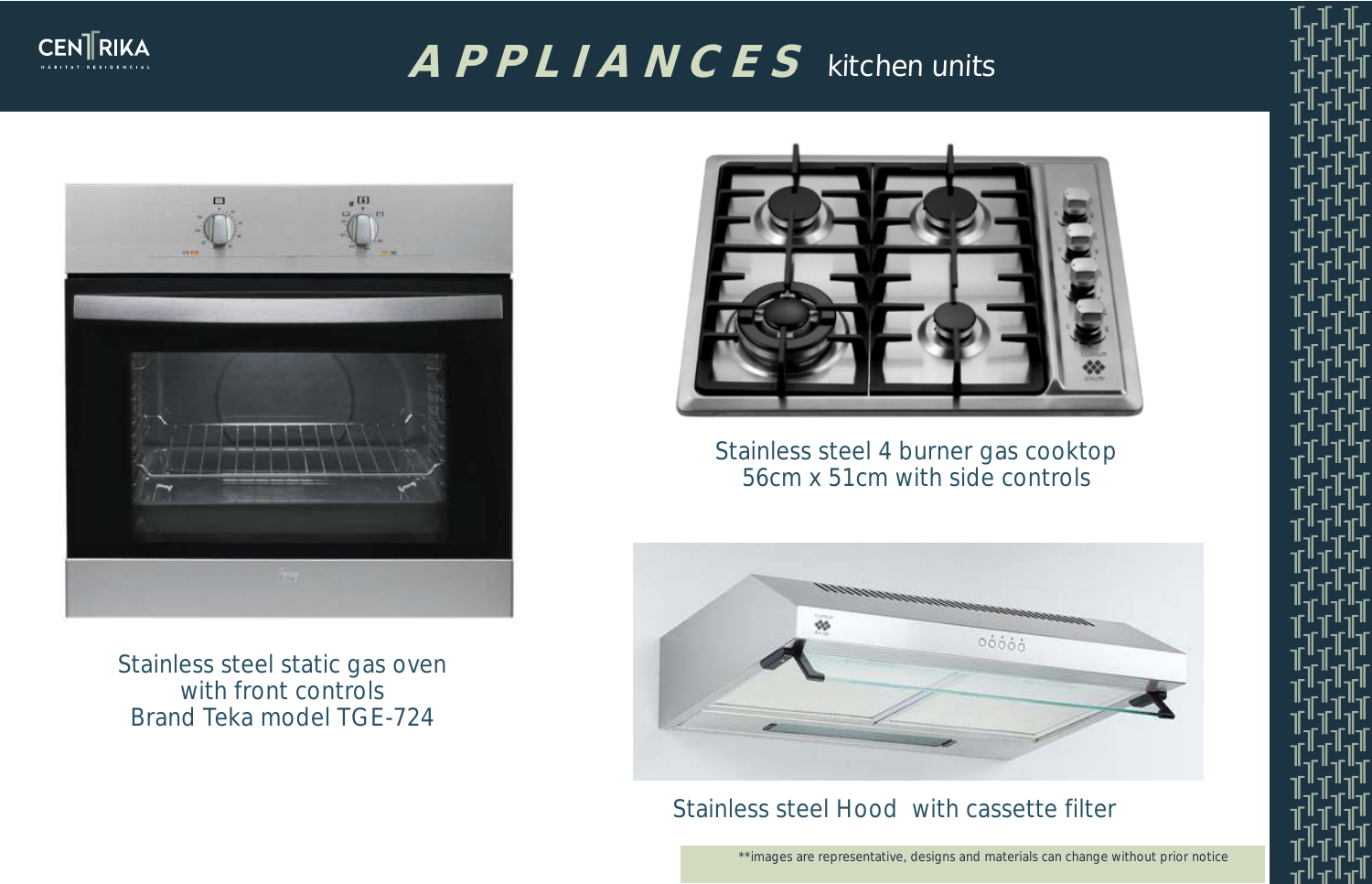

### **A P P L I A N C E S** kitchen units





Brass Single Lever Kitchen Mixer with Swivel Spout (Chrome)



Stainless steel sink Gray Grass Shake Gray Gray Quartz Countertop with 10cm socle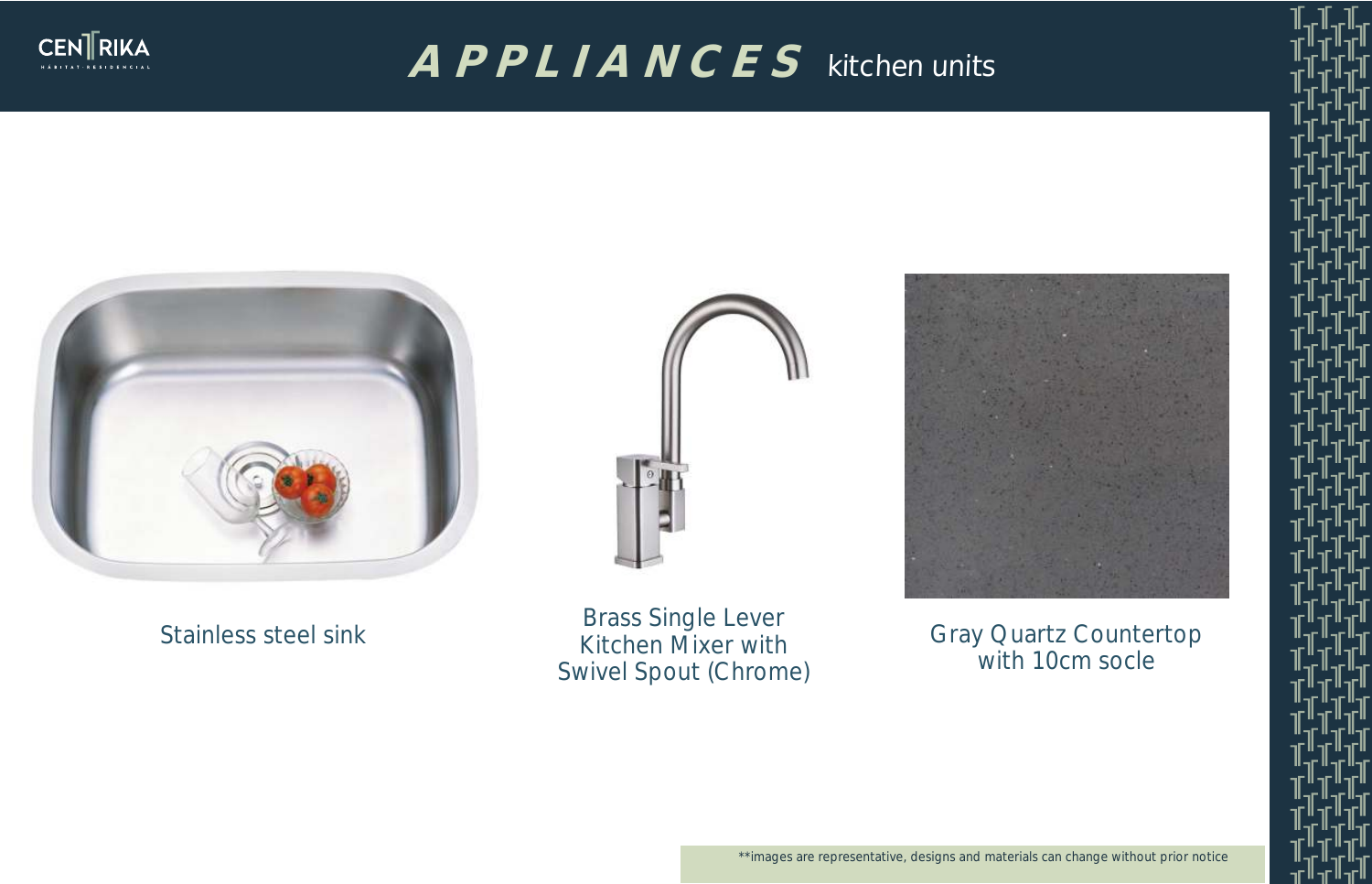

### $A \ C \ C \ E \ S \ O \ R \ I \ E \ S$  barthrooms



Towel hook

PAPER HOLDER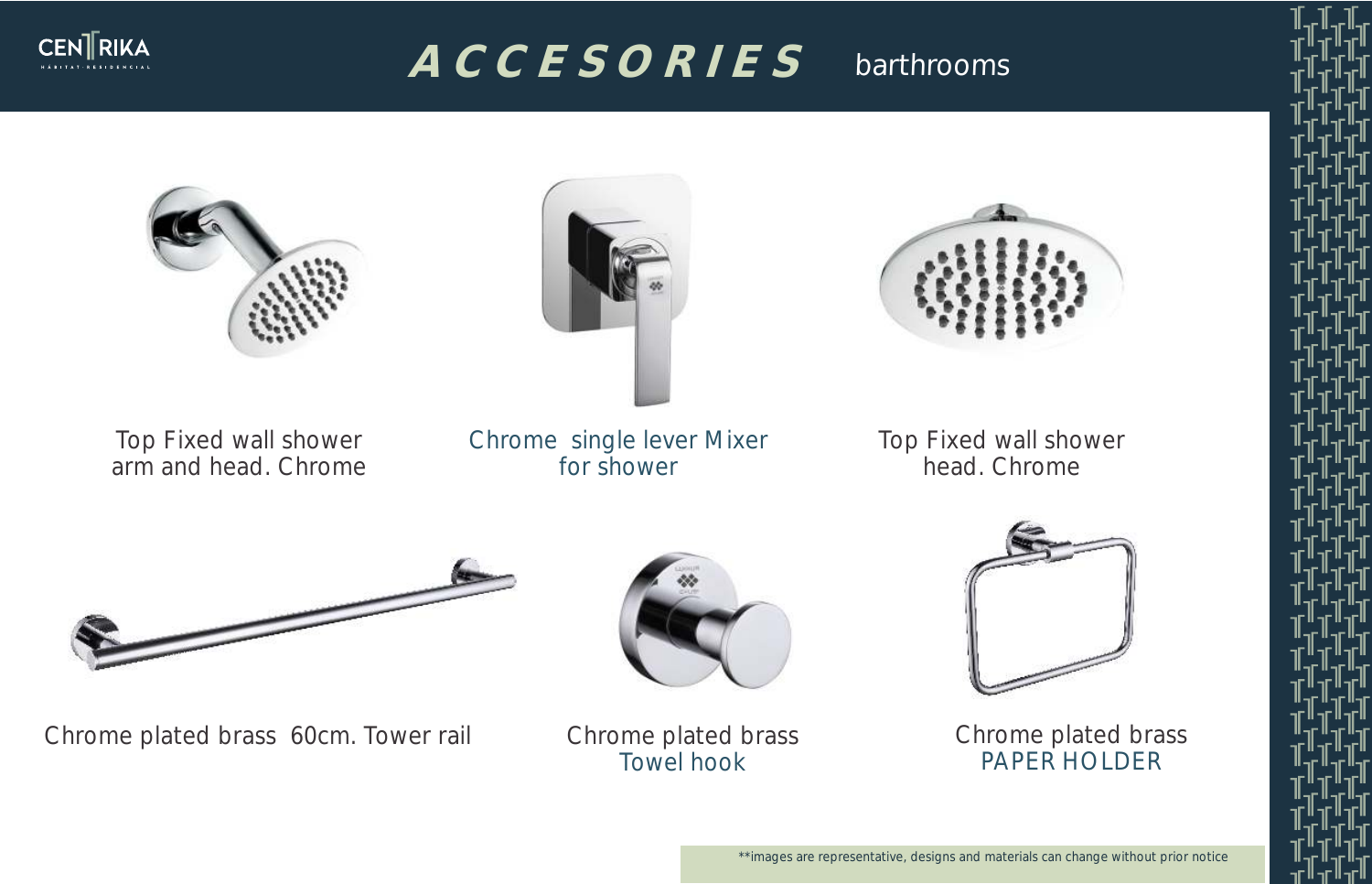

### $F/N/SHES$  bathrooms



#### UNDERCOVER WHITE WASHBASIN RECTANGULAR WITH OVERFLOW



#### ONE PIECE WC DUAL FLUSH 3 / 6 L. WHITE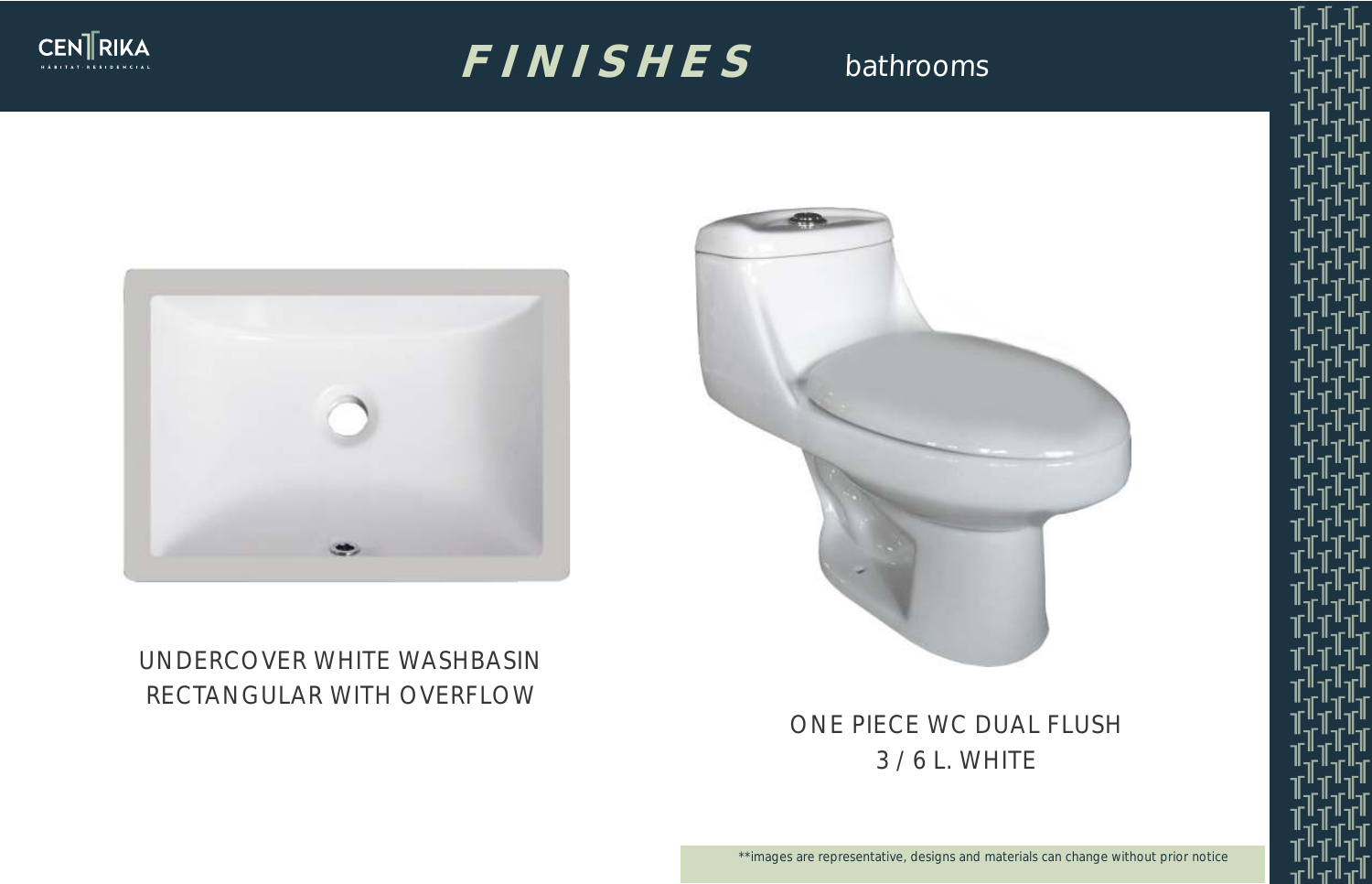

## $A \ C \ C \ E \ S \ O \ R \ I \ E \ S$  bathrooms



Against washbasin Chrome plated brass



Against washbasin Chrome plated brass



Chrome plated brass Paper Holder



Washbasin Single Lever Mixer Chrome plated brass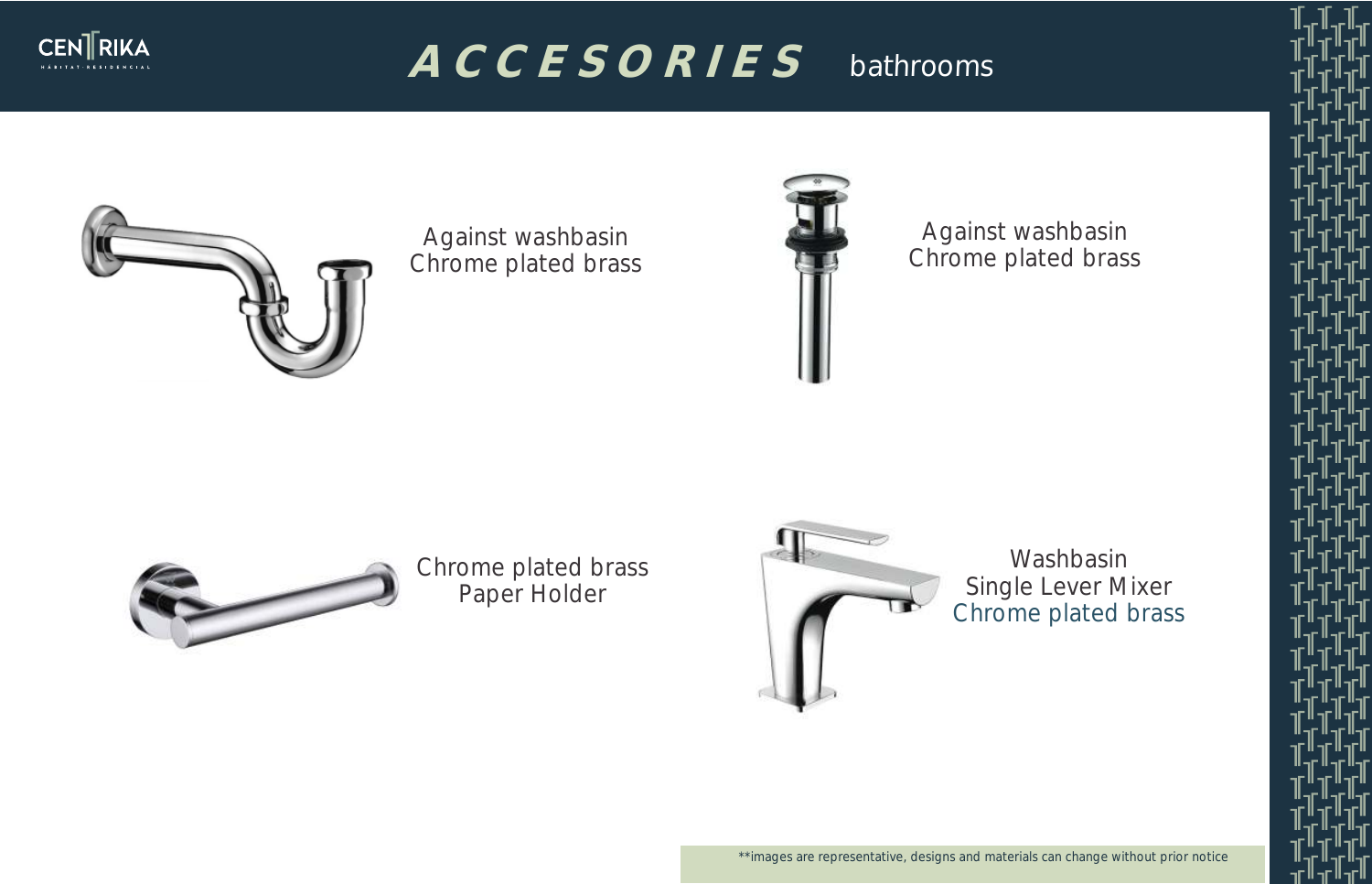

#### $F/N/SHES$  flooring & walls



Wood look tile Units Balconies 20 x 120 cm

Marble, Santo Tomás style on sink countertop with 10 cm socle

Turquoise Green Pool Glass Mosaic Tile 40cm x 40cm for pool and jacuzzi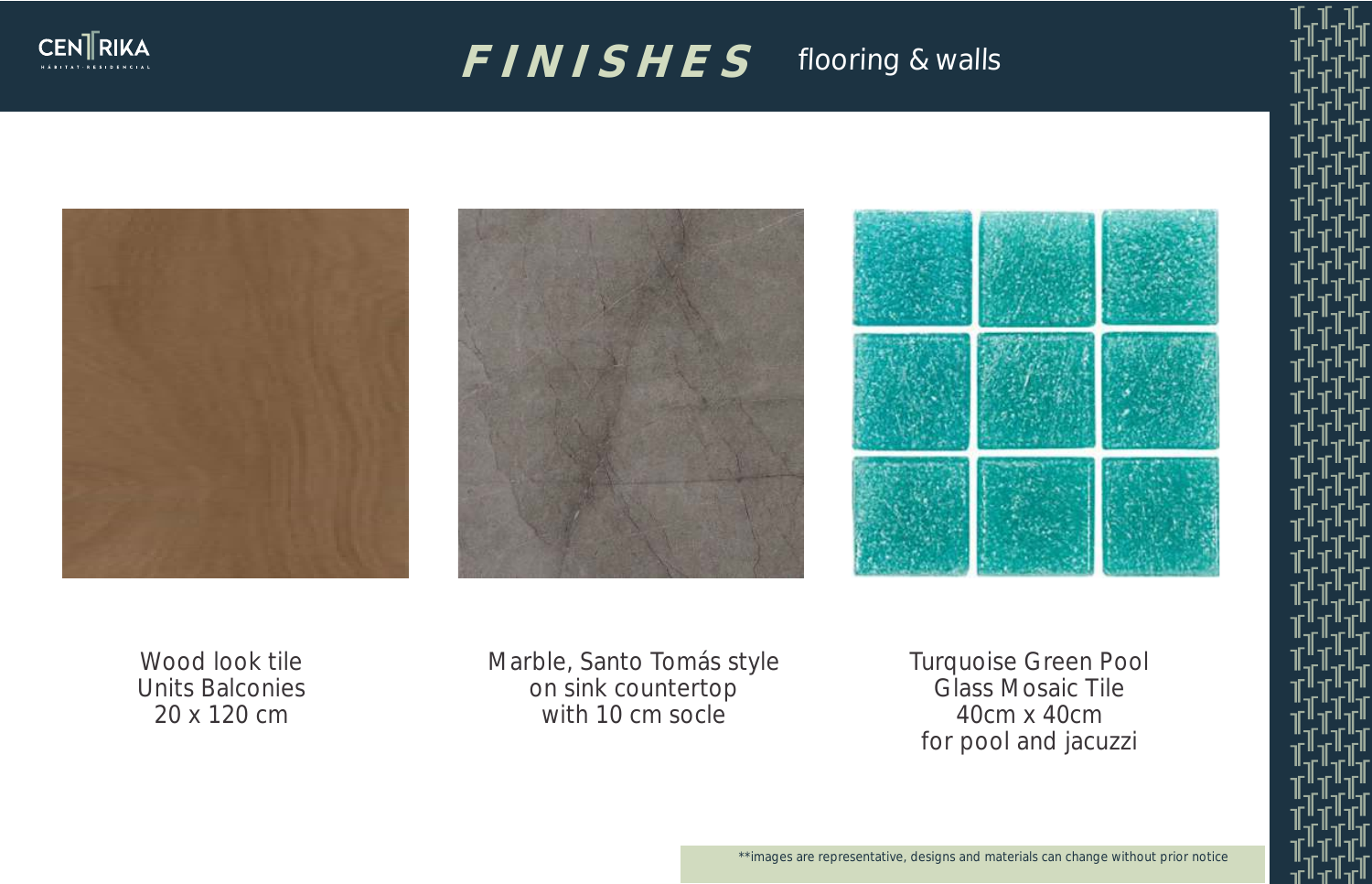

### **F L O O R I N G**



#### Common areas and corridors

GALA 101 60 X 120 cm Rectified porcelanato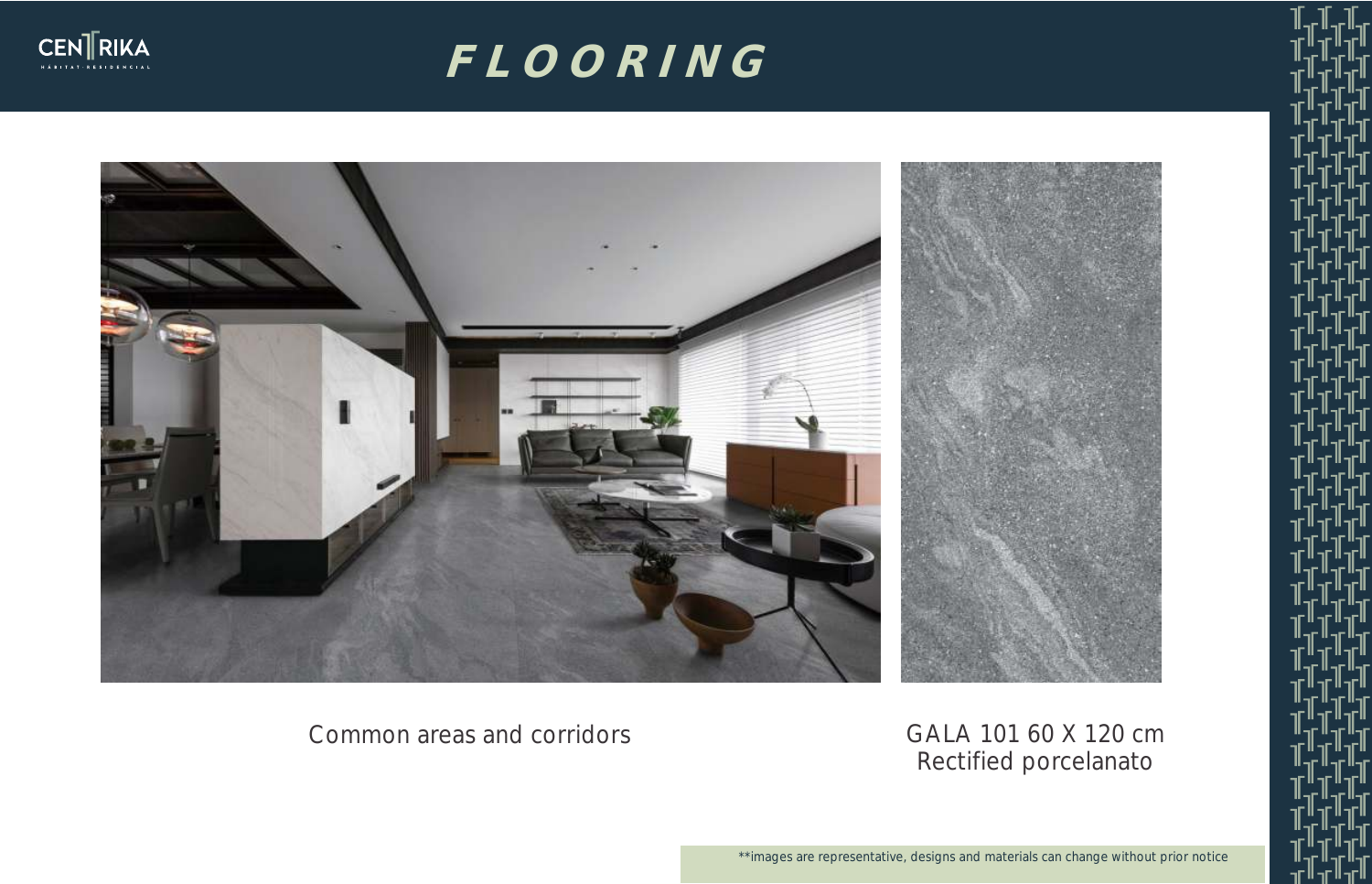

### **F L O O R I N G**



Interior of units

#### BURLINGTON 60 X 120cm 6mm NATURAL Rectified porcelanato

\*\*images are representative, designs and materials can change without prior notice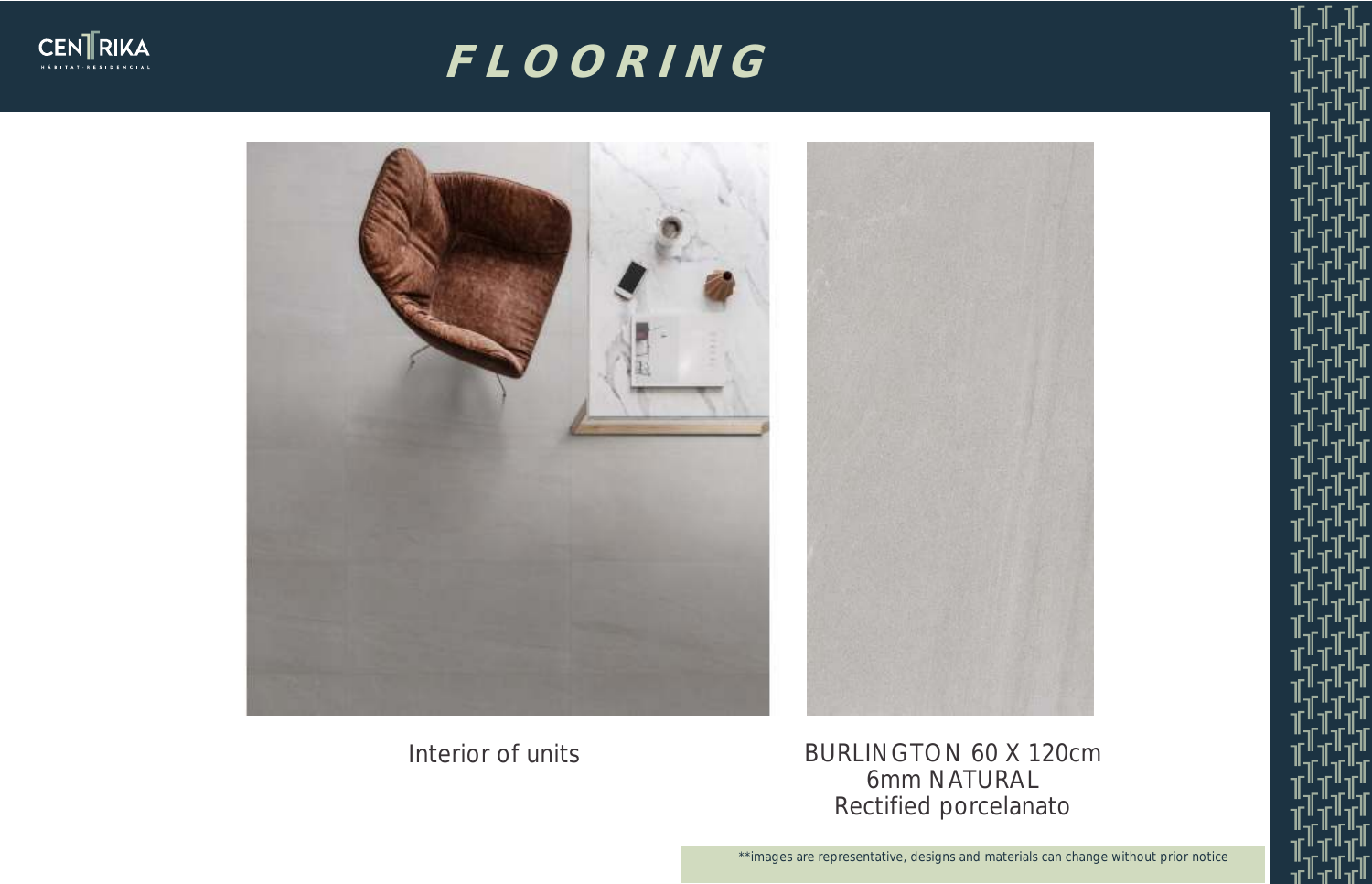

### **F L O O R I N G**







#### Rectified Porcelanato Toscana 60 x 120 cm